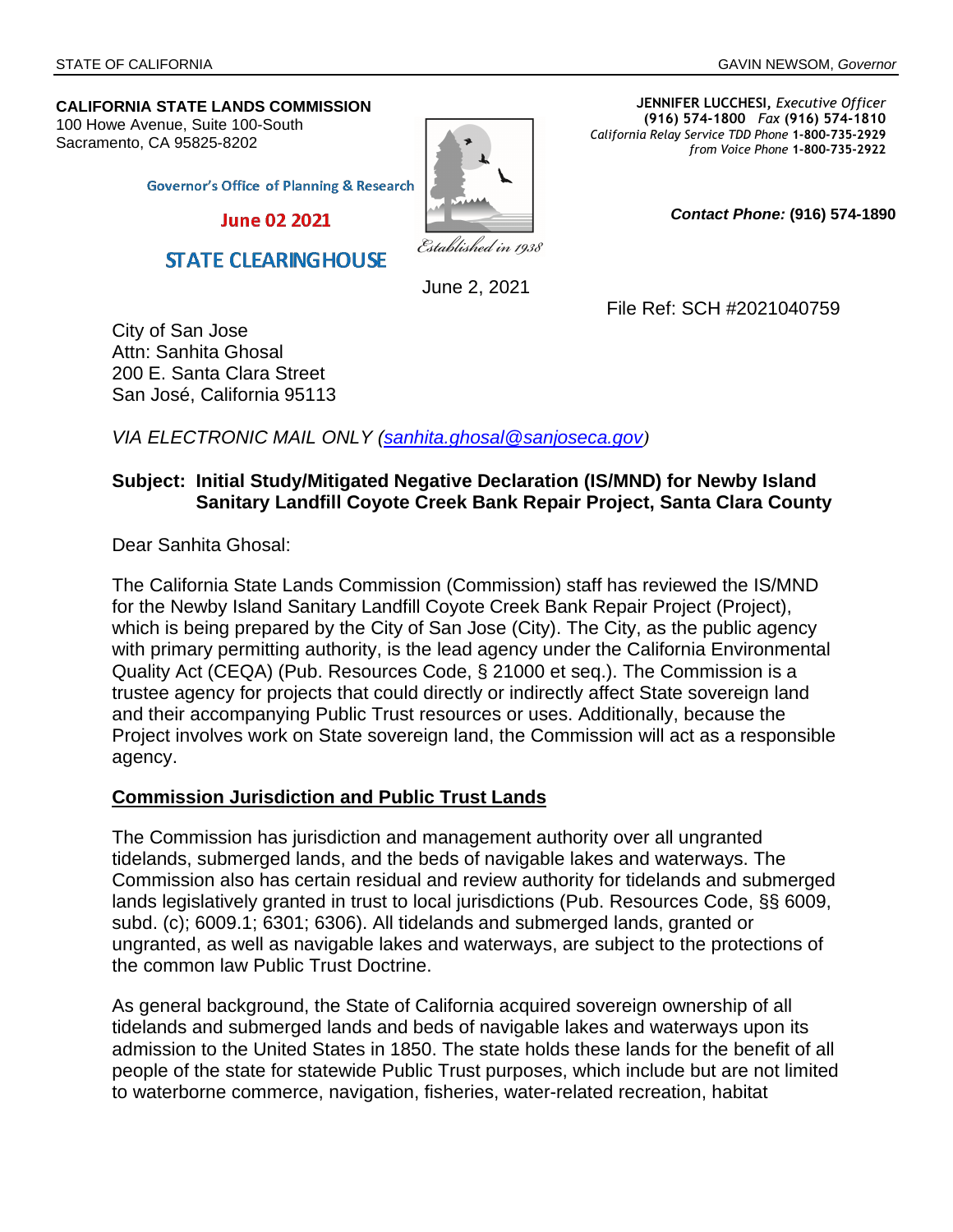preservation, and open space. On tidal waterways, the State's sovereign fee ownership extends landward to the mean high tide line, except for areas of fill or artificial accretion or where the boundary has been fixed by agreement or a court. Such boundaries may not be readily apparent from present day site inspections.

After review of the information contained in the IS/MND, and our in-house records, Commission staff has determined that Coyote Creek at this location, over which a portion of the Project will extend, includes State-owned sovereign lands under the jurisdiction of the Commission. Therefore, a lease from the Commission will be required for the portion of the Project encroaching through State-owned lands. Please note that on December 14, 2018, International Disposal Corporation of California submitted a lease application to the Commission (W 27226) for the Project. Lease application W 27226 is for a General Lease – Protective Structure Use.

In addition, please be advised that the waterways involved in the Project area, are subject to a public right of navigation. This public right provides that members of the public have the right to navigate and exercise the incidences of navigation in a lawful manner on State waters that are capable of being physically navigated by oar or motorpropelled small craft. Such uses may include, but are not limited to, boating, rafting, sailing, rowing, fishing, fowling, bathing, skiing, and other water-related public uses (*People ex rel. Baker v. Mack* (1971) 19 Cal. App.3d 1040). The proposed Project must not unduly restrict or impede the navigation and recreational rights of the public (Civ. Code, § 3479). Please contact George Asimakopoulos, Public Land Management Specialist (see contact information below) should you have any questions concerning the leasing jurisdiction of the Commission.

# **Project Description**

The Project site is located on the eastern side of the Newby Island Sanitary Landfill (NISL) property, along the northern border of Santa Clara County. The City proposes to repair a failing section (approximately 140 feet in length) of the Coyote Creek bank on the northeasterly side of the Newby Island Sanitary Landfill facility to meet the City's objectives and needs as follows:

- Stabilize the channel to arrest the current bank retreat and protect the integrity of the gas collection system
- Provide viable localized habitat improvements

From the Project Description, Commission staff understands that the permanent placement of rock and large woody debris structures in the Coyote Creek channel would have the potential to affect State sovereign land.

# **Environmental Review**

Commission staff requests that the City consider the following comments on the Project's MND, to ensure that impacts to State sovereign land are adequately analyzed for the Commission's use of the final MND to support a future lease approval for the Project.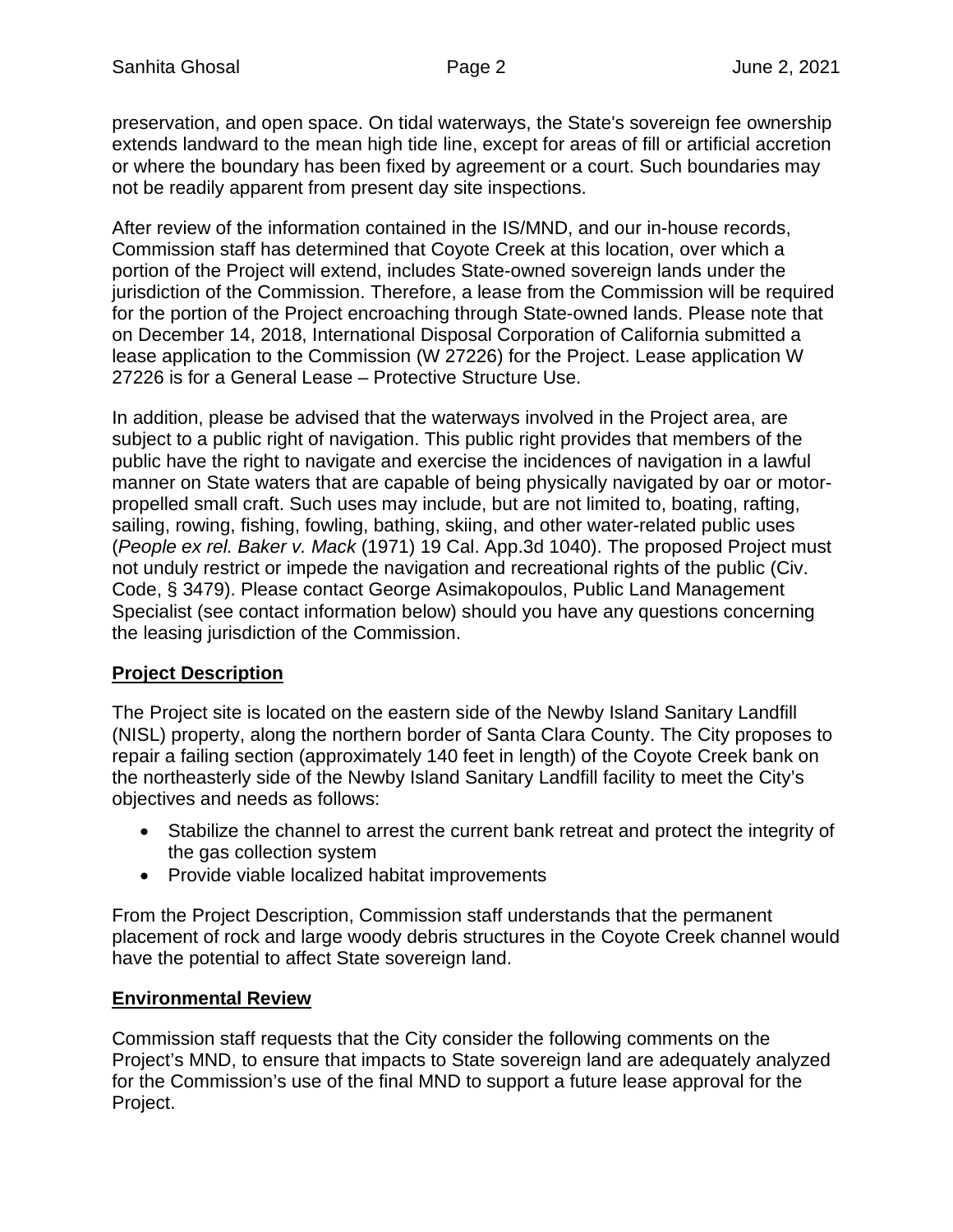### General Comments

- 1. Project Description: Figure 3 indicates the extent of the San Francisco Bay Conservation and Development Commission (BCDC) jurisdiction; however, Commission staff would appreciate a similar line indicating the jurisdiction of the Commission.
- 2. Public Agency Approvals: Commission staff requests that Section 5.0 of the MND identify that the Commission is a public agency with jurisdiction and has discretionary approval over the Project.
- 3. Mitigation/Protection Measures: All but one impact identified in the IS/MND are reduced to a less than significant level by the incorporation of protection measures into the Project description or by providing details of permit conditions in the impact discussion. Impact BIO-1 is addressed through Mitigation Measure BR-1 which identifies numerous permit conditions within the Streambed Alteration Agreement, as well as U.S. Army Corps of Engineers and Regional Water Quality Control Board permits. As the Commission will be a responsible agency tasked with enforcing a Mitigation Monitoring Program (MMP) over those portions of the project within its jurisdiction, for clarity and transparency, Commission staff requests that the final IS/MND delineate all permit conditions that are anticipated to occur as a part of BR-1.

### Cultural Resources and Tribal Cultural Resources

4. Commission staff understands the City believes no outreach or consultation with California Native American Tribes is necessary because no tribes sent written requests for notification of projects. The State CEQA Guidelines Appendix G Checklist Form was revised via formal rulemaking in September 2016 to ensure lead agencies include in their environmental documents a thorough discussion of Tribal engagement and consideration of Tribal Cultural Resources in order to demonstrate compliance with AB 52 (Gatto; Sta[ts](#page-2-0). 2014, ch. 532). AB 52 applies to all CEQA projects initiated after July 1, 2015.<sup>1</sup> Commission staff notes that the City's IS/MND, was initiated after AB 52 went into effect, but does not contain adequate information as to how the City conducted outreach. There are procedural and substantive requirements for lead agency consultation with California Native American Tribes, consideration of effects on Tribal Cultural Resources (as defined in Pub. Resources Code, § 21074), and examples of mitigation measures to avoid or minimize impacts to these resources.

Demonstration of outreach to affiliated California Native American Tribes, as well as documentation of any Consultation or other relevant comments/suggestions received from the City, is necessary prior to the Commission considering a lease approval. If the City is unwilling or unable to conduct the required outreach and

<span id="page-2-0"></span><sup>1</sup> Sections 21073, 21074, 21080.3.1, 21080.3.2, 21082.3, 21083.09, 21084.2, and 21084.3 were added to CEQA pursuant to AB 52.